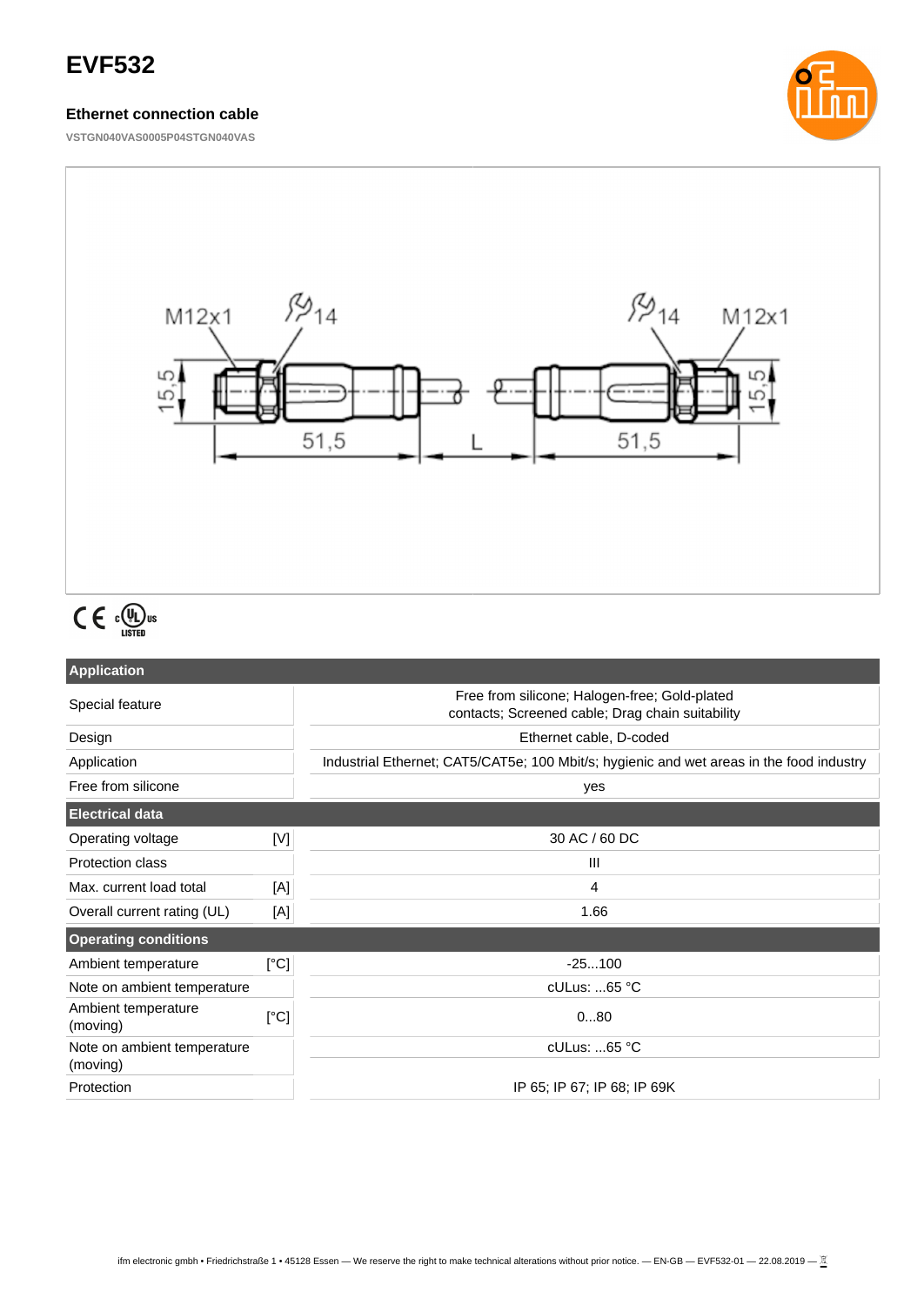## **EVF532**

#### **Ethernet connection cable**

**VSTGN040VAS0005P04STGN040VAS**



| Mechanical data                     |      |                                 |                                                                                                   |  |
|-------------------------------------|------|---------------------------------|---------------------------------------------------------------------------------------------------|--|
| Weight                              | [g]  | 358                             |                                                                                                   |  |
| <b>Dimensions</b>                   | [mm] | $15.5 \times 15.5 \times 51.5$  |                                                                                                   |  |
| <b>Materials</b>                    |      | PP Halogen-free                 |                                                                                                   |  |
| Moulded-body material               |      | <b>PP</b>                       |                                                                                                   |  |
| Material nut                        |      | stainless steel (1.4404 / 316L) |                                                                                                   |  |
| Drag chain suitability              |      | yes                             |                                                                                                   |  |
| Drag chain suitability              |      | bending radius for flexible use | min. 15 x cable diameter                                                                          |  |
|                                     |      | travel speed                    | max. 3.3 m/s for a horizontal travel length<br>of 5 m and max, acceleration of 5 m/s <sup>2</sup> |  |
|                                     |      | bending cycles                  | $> 1$ Mio.                                                                                        |  |
|                                     |      | torsional strain                | $± 180$ °/m                                                                                       |  |
| <b>Remarks</b>                      |      |                                 |                                                                                                   |  |
| Pack quantity                       |      | 1 pcs.                          |                                                                                                   |  |
| <b>Electrical connection - plug</b> |      |                                 |                                                                                                   |  |

Connector: 1 x M12, straight; Moulded body: PP; Locking: stainless steel (1.4404 / 316L); Contacts: gold-plated; Tightening torque: 0.6...1.2 Nm; Shielded connection cable: screen connected



### **Electrical connection**

Cable: 5 m, MPPE, Halogen-free, grey, Ø 6.5 mm, shielded; PROFINET Type C; 4 x 0.34 mm² (7 x Ø 0.25 mm )

**Connection**



#### **Electrical connection - plug**

Connector: 1 x M12, straight; Moulded body: PP; Locking: stainless steel (1.4404 / 316L); Contacts: gold-plated; Tightening torque: 0.6...1.2 Nm; Shielded connection cable: screen connected